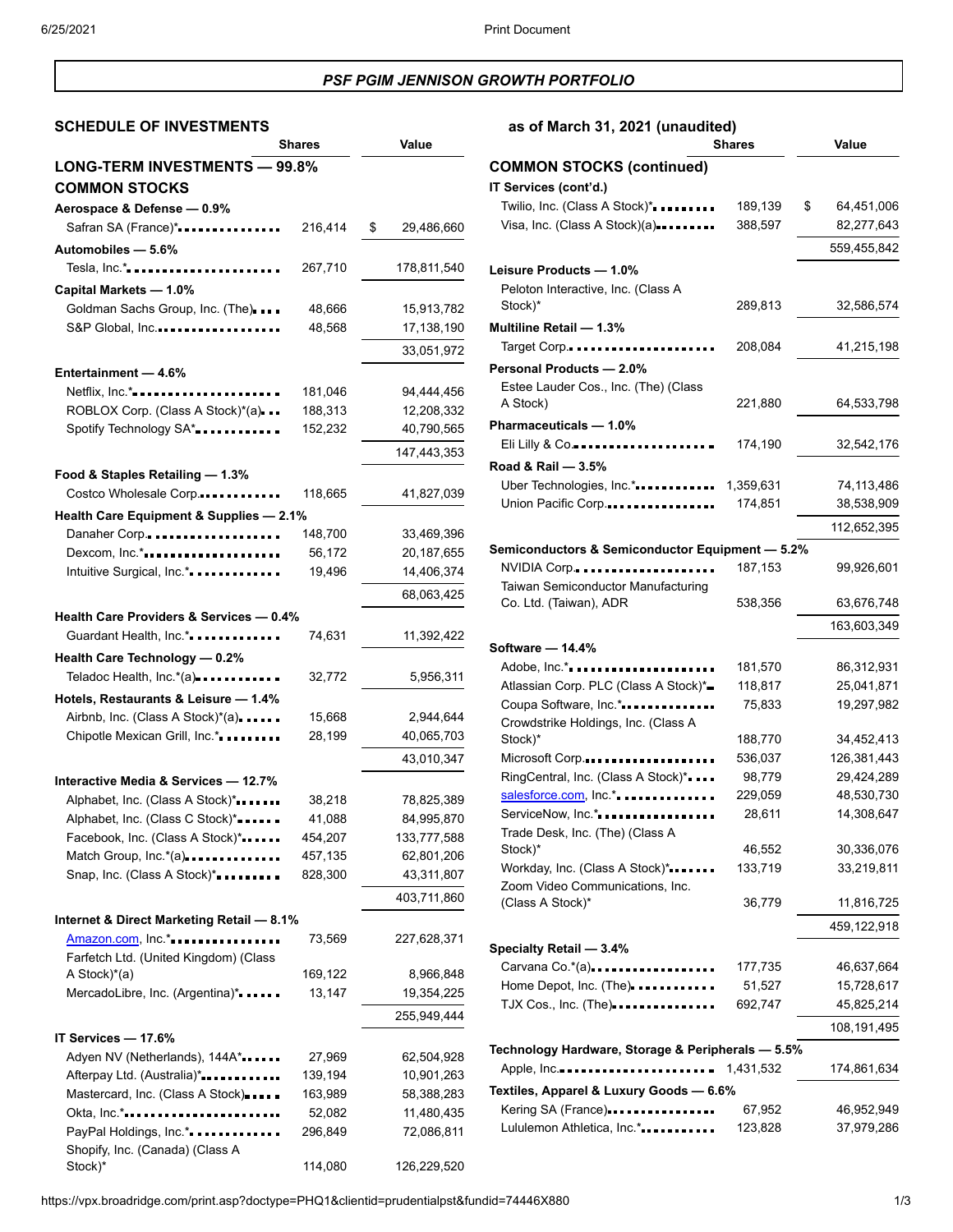6/25/2021 Print Document

| Snowflake, Inc. (Class A Stock)*(a) | 78,320 | 17,957,210 | LVMH Moet Hennessy Louis Vuitton |        |            |
|-------------------------------------|--------|------------|----------------------------------|--------|------------|
|                                     |        | 53.178.743 | SE (France)                      | 96.651 | 64.502.421 |

A1

## *PSF PGIM JENNISON GROWTH PORTFOLIO (continued)*

#### **SCHEDULE OF INVESTMENTS as of March 31, 2021 (unaudited)**

|                                                                                                                                                                                                     | <b>Shares</b> | Value                                                                                                                                                                                                                                                                            | Below is a list of the abbreviation(s) used in the quarterly schedule of                                                                                                                                                                                                                                                                                                                                                                                                         |  |  |
|-----------------------------------------------------------------------------------------------------------------------------------------------------------------------------------------------------|---------------|----------------------------------------------------------------------------------------------------------------------------------------------------------------------------------------------------------------------------------------------------------------------------------|----------------------------------------------------------------------------------------------------------------------------------------------------------------------------------------------------------------------------------------------------------------------------------------------------------------------------------------------------------------------------------------------------------------------------------------------------------------------------------|--|--|
| <b>COMMON STOCKS (continued)</b>                                                                                                                                                                    |               |                                                                                                                                                                                                                                                                                  | portfolio holdings:                                                                                                                                                                                                                                                                                                                                                                                                                                                              |  |  |
| Textiles, Apparel & Luxury Goods (cont'd.)<br>NIKE, Inc. (Class B Stock)                                                                                                                            | 460,165       | 144A Security was purchased pursuant to Rule 144A under the Securities<br>Act of 1933 and, pursuant to the requirements of Rule 144A, may<br>61,151,327<br>S<br>not be resold except to qualified institutional buyers.<br>210,585,983<br><b>ADR</b> American Depositary Receipt |                                                                                                                                                                                                                                                                                                                                                                                                                                                                                  |  |  |
| <b>TOTAL LONG-TERM INVESTMENTS</b><br>$(\cos t \, \$1,394,825,037) \dots \dots \dots \dots \dots \dots \dots \dots \dots$<br><b>SHORT-TERM INVESTMENTS - 4.3%</b><br><b>AFFILIATED MUTUAL FUNDS</b> |               | 3,178,055,735                                                                                                                                                                                                                                                                    | *<br>Non-income producing security.<br>All or a portion of security is on loan. The aggregate market value of<br>(a)<br>such securities, including those sold and pending settlement, is                                                                                                                                                                                                                                                                                         |  |  |
| <b>PGIM Core Ultra Short Bond</b><br>Fund(wa)<br><b>PGIM Institutional Money Market</b><br>Fund<br>(cost \$113,093,183; includes<br>\$113,064,116 of cash collateral for                            | 23,130,052    | 23,130,052                                                                                                                                                                                                                                                                       | \$112,409,121; cash collateral of \$113,064,116 (included in liabilities)<br>was received with which the Portfolio purchased highly liquid short-<br>term investments. In the event of significant appreciation in value of<br>securities on loan on the last business day of the reporting period,<br>the Portfolio may reflect a collateral value that is less than the<br>market value of the loaned securities and such shortfall is remedied<br>the following business day. |  |  |
| securities on loan)(b)(wa)                                                                                                                                                                          | 113,281,464   | 113,224,823                                                                                                                                                                                                                                                                      | Represents security, or portion thereof, purchased with cash<br>(b)                                                                                                                                                                                                                                                                                                                                                                                                              |  |  |
| TOTAL SHORT-TERM INVESTMENTS<br>(cost \$136,223,235)                                                                                                                                                |               | 136,354,875                                                                                                                                                                                                                                                                      | collateral received for securities on loan and includes dividend<br>reinvestment.<br>(wa) PGIM Investments LLC, the manager of the Portfolio, also serves as<br>manager of the PGIM Core Ultra Short Bond Fund and PGIM                                                                                                                                                                                                                                                          |  |  |
| <b>TOTAL INVESTMENTS-104.1%</b><br>(cost \$1,531,048,272)                                                                                                                                           |               | 3,314,410,610                                                                                                                                                                                                                                                                    | Institutional Money Market Fund, if applicable.                                                                                                                                                                                                                                                                                                                                                                                                                                  |  |  |
| Liabilities in excess of other assets - (4.1)%                                                                                                                                                      |               | (130, 849, 767)                                                                                                                                                                                                                                                                  |                                                                                                                                                                                                                                                                                                                                                                                                                                                                                  |  |  |
| <b>NET ASSETS - 100.0%</b>                                                                                                                                                                          |               | \$3,183,560,843                                                                                                                                                                                                                                                                  |                                                                                                                                                                                                                                                                                                                                                                                                                                                                                  |  |  |

Other information regarding the Portfolio is available in the Portfolio's most recent Report to Shareholders. This information is available on the *Securities and Exchange Commission's website ([www.sec.gov\)](https://www.sec.gov/).*